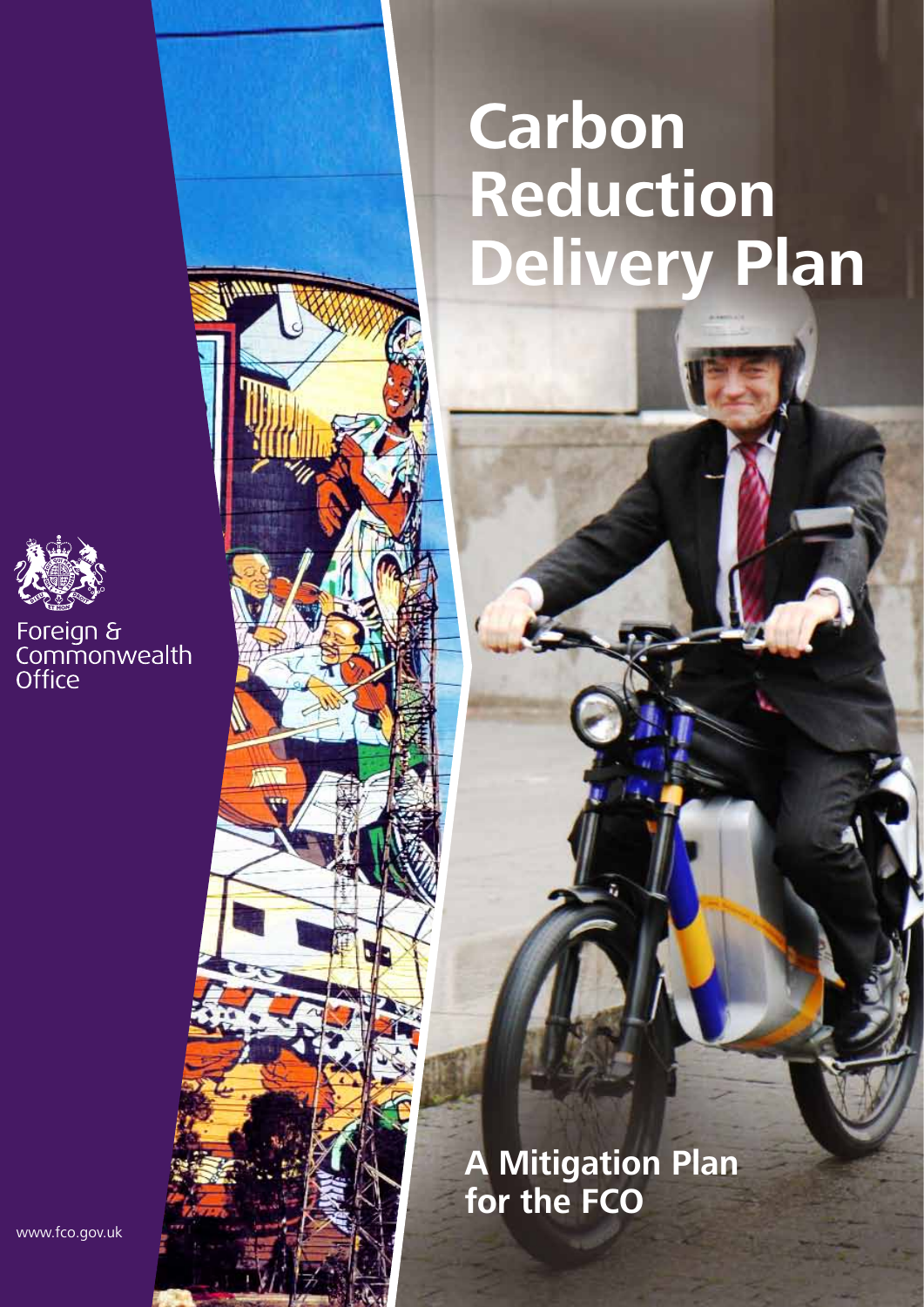#### **Ministerial Foreword**

When we look back in ten, twenty or a hundred years from now, the role of climate change will not always be clear, immediate, or necessarily the principal factor in any given event. It belongs to the great historian Fernand Braudel's 'longue dureé': a slow, but irresistible, influence on human behaviour and our societies.

But if we do not act to cut the emissions responsible for climate change, we do know what the result could be  $-$  rising sea levels that threaten millions, causing mass migration; unpredictable weather patterns leading to hunger through drought and crop failure; scarcer water supplies leading to conflict and instability; economic tensions as the world struggles to adapt to the escalating price of fuel and food.

So climate change is rightly a government priority, and the 2008 Climate Change Act made the UK the world's first country with a legislative timetable for becoming a low-carbon economy. The Government did this in recognition that the transition to a low-carbon economy is vital to our long term security.

**Plan for the**  sustainability throughout the FCO's global network. We will also use this programme to drive a transformation about how we do business, and demonstrate on a global stage that a more sustainable future will allow organisations to be healthier, happier and better off.

The Foreign Office too has made the transition to a low-carbon economy a strategic objective. We are using our global platform to help build the political conditions in countries around the world so that governments are more able to agree a binding international deal. And through our networks and alliances, we are working to ensure that climate change is seen not just as an environmental crisis, but as a major threat to our security and prosperity. Alongside this core work, there are two other areas in which the Foreign Office must lead the way. These are reflected in the FCO's Climate Change Plan, which is divided into two sections: the Climate Change Adaptation Plan and the separate Carbon Reduction Delivery Plan.

This, the Carbon Reduction Delivery Plan, is based on the premise that if we wish to lead a global transition to a low carbon economy, we need to practice what we preach in the way we do business. This means cutting our own emissions, and the plan sets out how we will reduce our impact on the environment and exemplify

#### **Photo credits:**

Front page/left image: Decorated cooling tower in Soweto near Johannesburg, South Africa. Dan Fieller

British High Commission, Maputo.

Front page/right image: Sir Michael Arthur, British Ambassador to Germany, tests an electric motorbike in Stuttgart, Germany. Birgit Dammert British Consulate-General, Munich.

In short, the FCO's role goes beyond helping secure a global deal, as important as that is. We will be instrumental in helping the UK to adapt to climate change - by understanding and influencing what happens overseas - and by setting an example of sustainable working ourselves.



Gail milita

**David Milliband** Foreign Secretary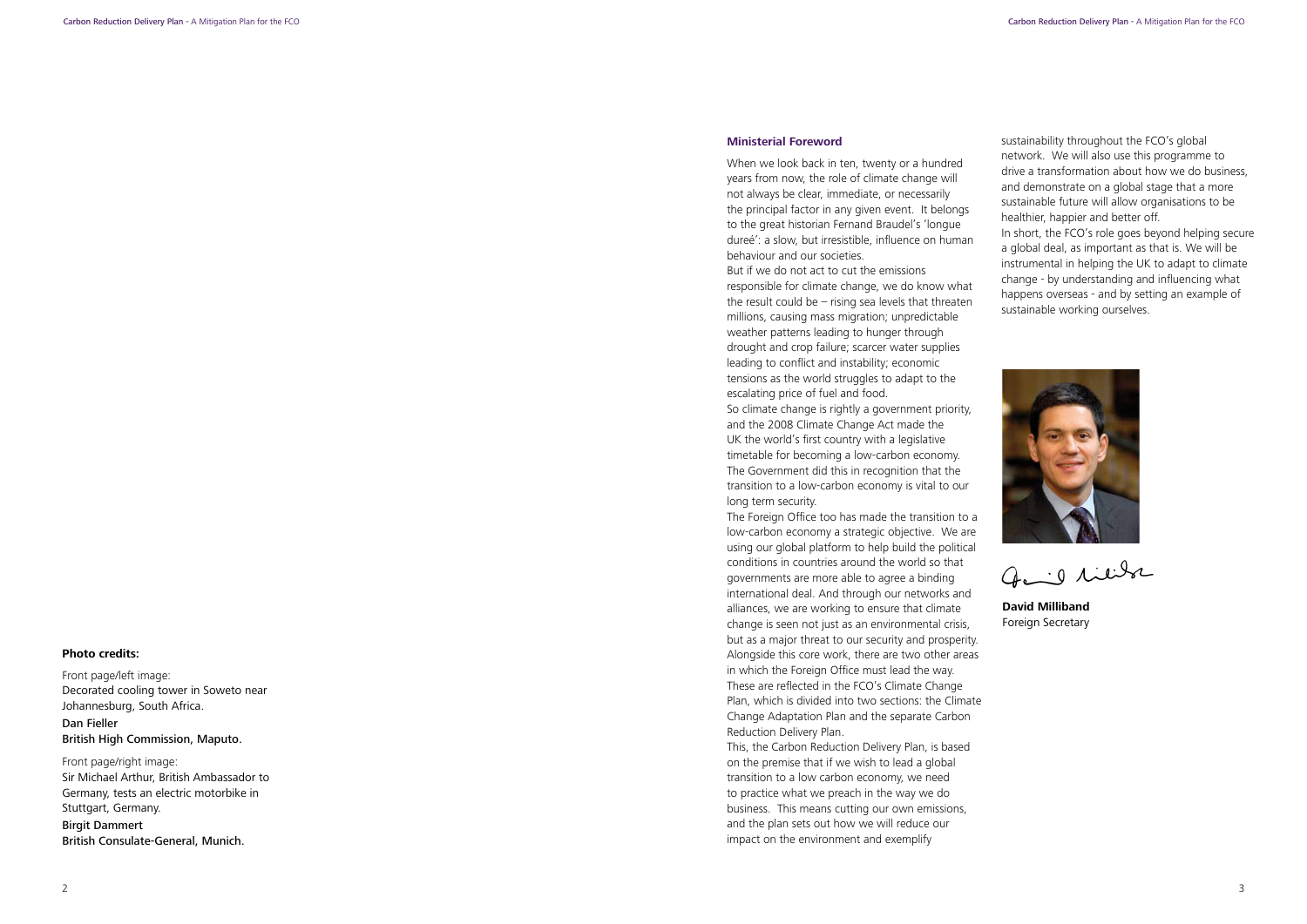#### **1. Introduction**

This Carbon Reduction Delivery Plan sets out the approach that the Foreign and Commonwealth Office (FCO) will take to its first three Carbon Budgets in the period 2008 to 2022. It explains the purpose of the Carbon Budgets, their scope and level; as well as the actions that the FCO is taking to meet them. It also touches upon some carbon reduction activities being undertaken by the FCO, which are currently outside of the scope of Carbon Budgets but have the same objective of reducing emissions of climate changing green-house gases.

The Climate Change Act of 2008 established a legally binding target of reducing the UK's greenhouse gas emissions by at least 80% by 2050 and by 34% by 2020. The UK's route map for achieving this was set out in the Government's Low Carbon Transition Plan, published in July 2009. That plan also introduced successive fiveyear Carbon Budgets for Departments. The First Carbon Budget period is 2008-2012.

about 2400 staff, and three leased buildings **FCO** (Lancaster House, 1 Carlton Gardens and a small office in Centre Point). We also share with HMGCC a 77 acre freehold site at Hanslope Park near Milton Keynes which accommodates another 2400 staff in total. We have also leased two properties in central Milton Keynes. The total size of the UK estate within the scope of the FCO's carbon budget is 92,455m2.

This plan shows that, although the FCO's emissions are likely to exceed our First Carbon Budget, a substantial programme of carbon reduction activity is in hand to bring the FCO's emissions down to a level commensurate with future Carbon Budgets.

#### **2. Scope of the FCO's Carbon Budget**

For the FCO, the Carbon Budget sets a limit on the amount of  $CO<sub>2</sub>$  we should emit from our UK office estate and road vehicles used for administrative purposes. Within the scope of the FCO's Carbon Budget are the  $CO<sub>2</sub>$  emissions from offices occupied by the FCO and its Trading Fund FCO Services; plus  $CO<sub>2</sub>$  from FCO and FCO Services road vehicles and from the road vehicles of our Wilton Park Executive Agency. The FCO's estate in London consists of two owned 'heritage' buildings: King Charles Street and the Old Admiralty Building which accommodate

The FCO currently has 34 vehicles in the UK. These are mostly messenger and mail vans or HGV lorries for delivering diplomatic supplies.

CO2 emissions from the FCO's network of 261 overseas posts are not currently within the scope of the FCO's Carbon Budget but are measured and plans are being developed and implemented to reduce them (see page 12 below).

Also outside of scope are the Wilton Park buildings and the FCO's Non-Departmental Public Bodies (NDPBs). The largest of the FCO's NDPBs is the British Council. The other seven are very small (ranging from zero to 17 permanent staff) and are not significant emitters of CO2

This plan is based on the current scope of the SOGE targets and the department's current carbon budget, which includes the office estate, and owned administrative transport emissions. As the details of the new SOGE framework are built into the carbon budget allocation from Carbon Budget period 2 (2013) onwards, we will work across our estate and wider departmental family to ensure that we monitor and report against, and then meet the broader and more challenging targets. These reductions in public sector carbon emissions will also deliver financial savings, contributing to Government's aim of releasing £300M in energy bill savings by 2012/13 through greater energy efficiency. The CRDP is expected to be reviewed and updated in the next 18 months in order to present the department's new share of the public sector Carbon Budget, and the revised set of measures being planned to secure both carbon and financial savings.

# **Contents**

| 1. Introduction                                                              | page 5  |
|------------------------------------------------------------------------------|---------|
| 2. Scope of the FCO's Carbon Budget                                          | page 5  |
| 3. The FCO's carbon reduction ambitions                                      | page 5  |
| 4. The FCO approach to carbon management                                     | page 7  |
| 5. Carbon emissions monitoring and reporting                                 | page 7  |
| 6. FCO performance against its First Carbon Budget                           | page 7  |
| 7. Main carbon reduction measures and milestones for the First Carbon Budget | page 9  |
| 8. FCO Second and Third Carbon Budgets                                       | page 10 |
| 9. Other current FCO carbon reduction activities                             | page 11 |
| 10. Carbon reduction activities of the British Council and Wilton Park       | page 13 |
| 11. Conclusion                                                               | page 13 |
| Annex: Organogram of FCO and Wilton Park staff working on carbon reduction   | page 14 |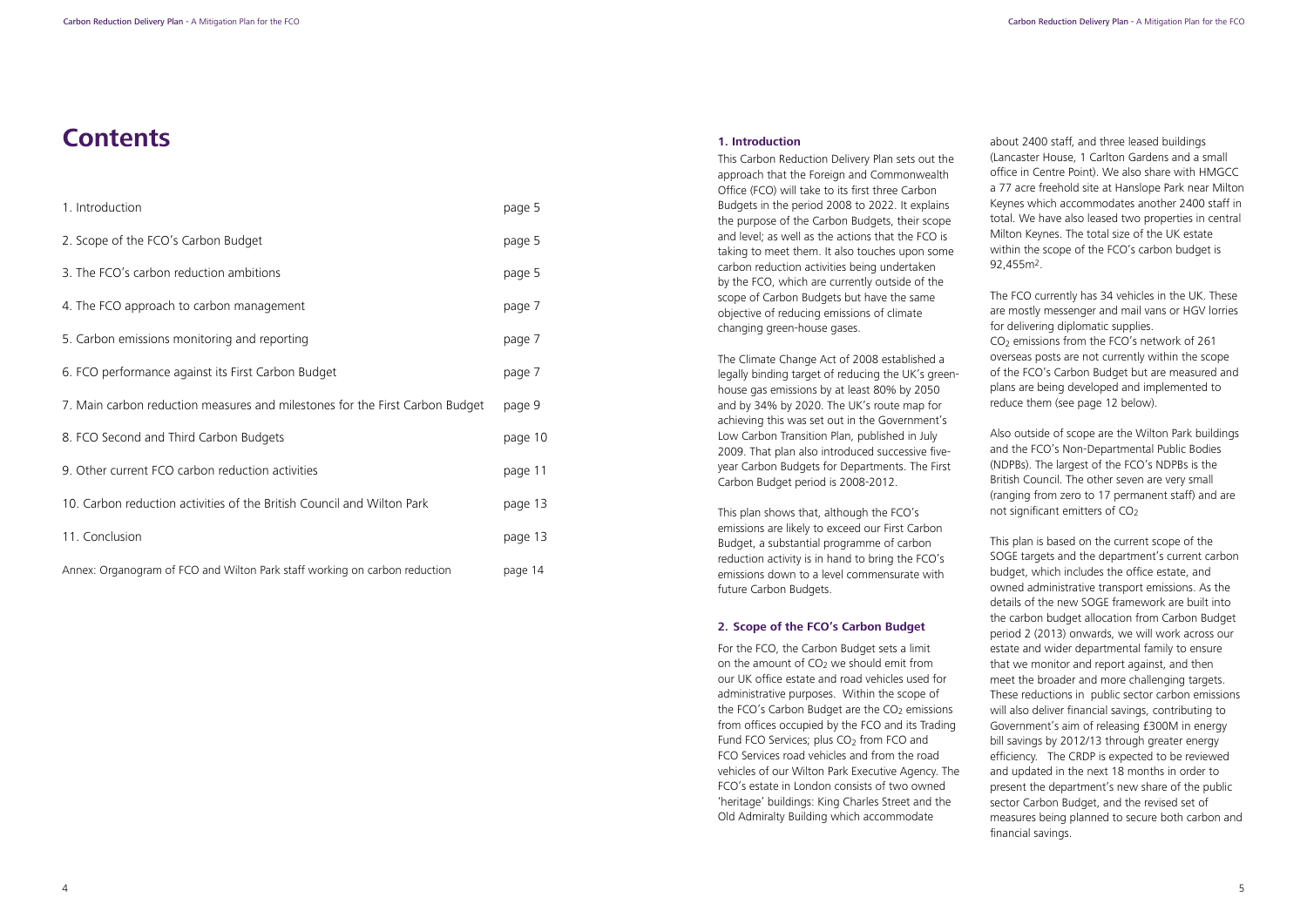# **5. Carbon emissions monitoring and reporting**<br>The FCO beamlishly an excluse for magnetics and

which the FCO will fulfil this ambition will be to reduce its  $CO<sub>2</sub>$  emissions from offices and vehicles sufficiently to meet future Carbon Budgets.

#### **4. The FCO approach to carbon management**

The FCO's commitment to improving its carbon management starts at the top and is matched by the support and expectations of its staff at all levels. The FCO's Permanent Under-Secretary includes action to meet HMG sustainability targets in his personal performance objectives. The Director-General Finance is the FCO's Sustainability Champion. With the Director of the Global and Economic Issues Directorate, he co-chairs a sub-Board of the FCO Board addressing sustainability issues. The Sustainability Board oversees the FCO's performance against its Sustainable Development Action Plan (SDAP), of which sustainable operations is a part. This Carbon Reduction Delivery Plan is an annex of the FCO's SDAP.

The Sustainability Board has established a Carbon Working Group comprising officials from those parts of the FCO and elsewhere most able to influence its carbon emissions. These include the Sustainable Operations Team; Facilities Management Client Unit; our external facilities management provider; Information and Technology Directorate; FCO Services and UK Estates. The Carbon Working Group identifies measures to reduce the FCO's  $CO<sub>2</sub>$ emissions, coordinates work and agrees responsibility for implementing those measures.

The FCO reports and publishes its  $CO<sub>2</sub>$  emissions from its UK estate and vehicles, annually as part of the Sustainable Development in Government process. From 2011/12, both the FCO and FCO Services will also have to publish their  $CO<sub>2</sub>$  emissions in sustainability reporting in their Annual Reports and Accounts.

The Sustainable Operations Team, in the FCO's Estates and Security Directorate, is responsible for monitoring the FCO's sustainable operations performance, initiating and advising on policy changes to improve this performance and for implementing the Greening the FCO Change Programme. It receives technical support from FCO Services. An organogram showing the showing the key positions of staff in the FCO and Wilton Park working on carbon reduction in the UK, is annexed.

> FCO  $CO<sub>2</sub>$  emissions are expected to exceed its first Carbon Budget allocation of 58,424 tonnes of  $CO<sub>2</sub>$ by 18,179 tonnes. This is due to high emissions in the first two years of the Carbon Budget period. FCO

The facilities management provider has sustainability performance indicators written into its contract, including performance indicators relating to its contribution to reducing the FCO's carbon emissions. The FCO has reliable procedures for measuring and monitoring its  $CO<sub>2</sub>$  emissions. Those procedures form part of the FCO's Environmental Management System, which is externally audited by Lloyd's Register Quality Assurance Ltd and approved by them to the ISO14001: 2004 Environmental Management System Standard.

- $>$  A visible and accelerated shift in investment initiated in the major economies towards low carbon;
- > Political conditions created for an equitable post 2012 agreement at the United Nations Framework Convention on Climate Change (UNFCCC) Conference of Parties (COP) of sufficient ambition to avoid dangerous climate change;
- > Risks to the UK and EU energy security managed through more diverse and reliable external sources of supply and more efficient global consumption.

There is close internal coordination to identify practical ways in which we can reduce energy use and emissions. For example, our extensive additional sub-metering across the UK estate, is now giving us a much more detailed picture of our energy consumption and is expected to highlight significant opportunities for carbon reduction.

All qualifying FCO buildings have Display Energy Certificates giving the energy rating of that building.

### **6. FCO performance against its First Carbon Budget**

The FCO's first Carbon Budget sets a limit on how much  $CO<sub>2</sub>$ the FCO should emit from its UK office estate and road vehicles used for administrative purposes. The size of the Carbon Budget is aligned to the FCO's Sustainable Operations on the Government Estate (SOGE) targets to reduce its  $CO<sub>2</sub>$  emissions from offices by 12.5% by 2010/11 compared to 1999/2000 and by 30% by 2020; and to reduce  $CO<sub>2</sub>$ from vehicles by 15% by 2010/11 relative to 2005/06 levels.

#### **3. The FCO's carbon reduction ambitions**

One of the FCO's four Policy Goals is to promote a low carbon, high growth, global economy. The FCO's Climate Change and Energy Group supports the UK's leading role in international efforts to tackle climate change (see box). The FCO will play its part in Government to give visible leadership in reducing carbon by making sure carbon reduction measures are integrated into all our activities. In 2008, therefore, the FCO established 'Greening the FCO' as one its high level change programmes. The purpose of 'Greening the FCO' is to:

- i) ensure that all aspects of FCO operations at home and overseas are managed sustainably, and that environmental considerations are at the heart of the way the FCO is run
- ii) reduce the FCO's global carbon footprint and make our performance against central HMG sustainability targets the best in Whitehall

The FCO's approach is set out in the Environmental Policy Statement on its website. One way in

# **The FCO's Climate Change and Energy Group (CCEG)**

CCEG is part of the FCO's Global and Economic Issues Directorate. The team leads the FCO's contribution towards cross-Whitehall delivery of Public Service Agreement 27 on "leading the global effort to avoid dangerous climate change". The FCO's specific contribution, as identified in the PSA, is to build the necessary political conditions and mobilise key constituencies to influence the major emitters. Departmental Strategic Objective (DSO7) (promote a low carbon, high growth, global economy) sets out how this is being delivered. CCEG is responsible for the first three DSO7 key performance indicators:

Key examples of successes include the FCO's support to Mexico. An FCO/Defra co-funded study, with a foreword with Lord Stern, analysed the inter-relationships between climate change and the economy in Mexico. The headline study found it will cost Mexico about 5% of GDP to reduce emissions to 50% below 2002 levels by 2050, versus a cost of 'inaction' of around 8% GDP. This has prompted a commitment to strong national action in Mexico - who will host COP16 in December - through their National Climate Change Plan that binds Mexico to cutting their emissions by 50% by 2050 and peaking by 2012. In China – now the world's largest carbon emitter - Jilin City was designated as China's first low carbon zone. A Foreign and Commonwealth Office funded project paid for Chinese and UK think-tanks to put together the initial methodology and concepts, which helped persuade the Chinese Governments of the benefits of the pilot, as well as providing guidance on feasibility.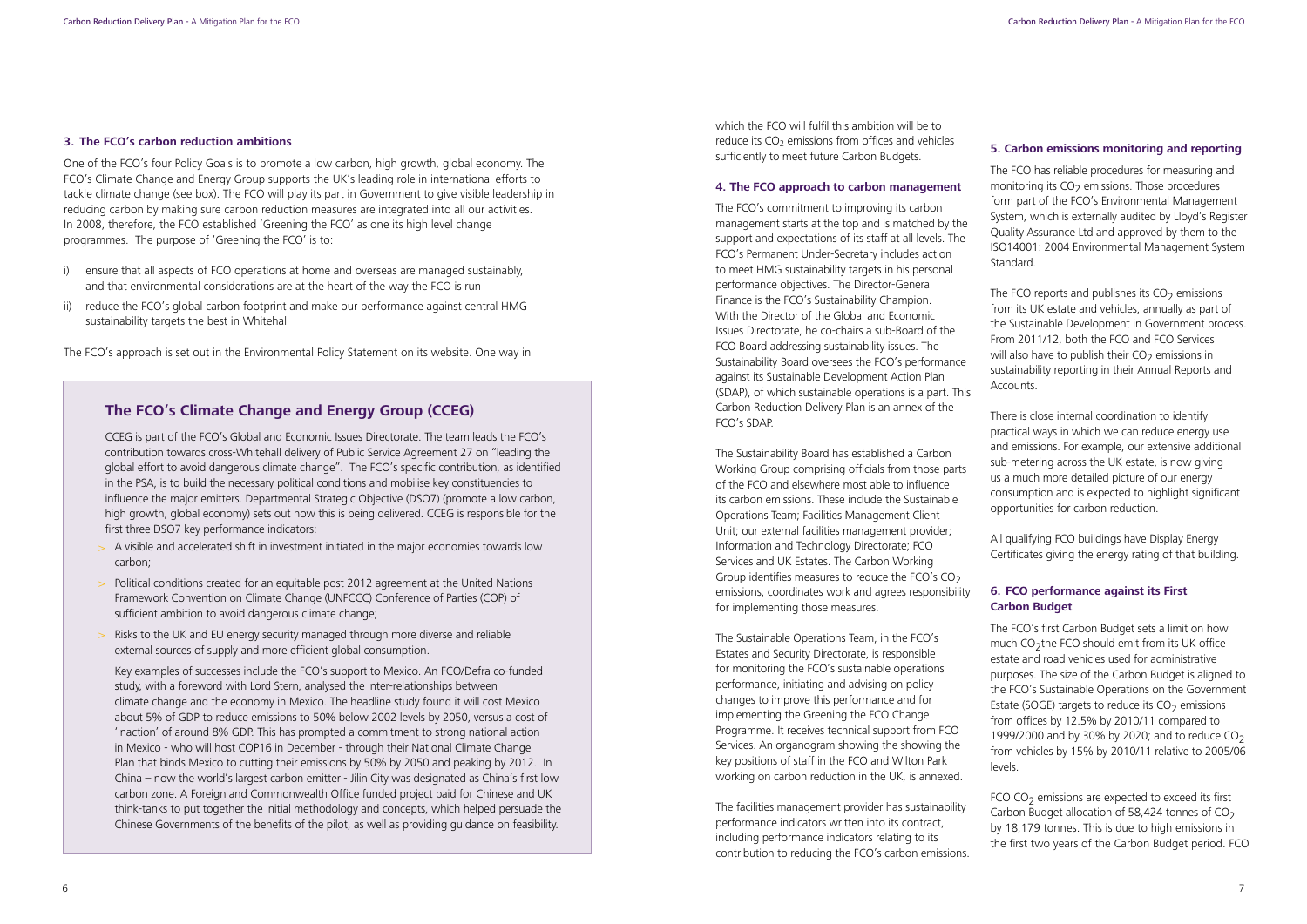**Plan for the** 

# **7. Main carbon reduction measures and milestones for the First Carbon Budget**

# **Carbon reduction measures implemented in 2008-09**

- $>$  Office heating temperature on UK estate turned down by 2 $^{\circ}$  Celsius to a range 19-22 degrees, targeted on 21 $^{\circ}$  Celsius. Saving: 507 tonnes CO<sub>2</sub> per annum
- > Automated lighting upgraded in Old Admiralty Building. This coincided with and contributed to a 7% reduction in electricity consumption in the OAB which saved 81 tonnes of  $CO<sub>2</sub>$
- > 2008 to 2009 was a period of planning and feasibility studies for measures that will be implemented during the remainder of this Carbon Budget period.

# **Carbon reduction measures to be implemented in 2010 (projected savings in 2010)**

- > Powering down desk top computers at night  $(860 \text{ tCO}_2)$
- $>$  Scale back use of former IT system servers to vital functions (650 tCO<sub>2</sub>)
- $>$  Savings identified by extra metering (685 tCO<sub>2</sub>)
- $>$  Voltage regulation (563 tCO<sub>2</sub>)
- $>$  Converting Hanslope Park boilers to run on reconstituted cooking oil (435 tCO<sub>2</sub>)
- $>$  Raise cooling temperature in data-centres (200tCO<sub>2</sub>)
- > Replacing cooling towers, chillers and air handling units in King Charles Street (191 tCO<sub>2</sub>)
- $>$  Staff energy saving campaign (180 tCO<sub>2</sub>)



emissions increased significantly during this period as a consequence of the roll-out of an enhanced IT system, including the consolidation of some energy inefficient servers currently located overseas, into additional server capacity in the UK. The existing and new servers are running in parallel until completion of the roll out later this year and transfer of all applications to the new servers. The new IT system is more resilient, more energy efficient and more effectively supports the FCO's operations, including its climate change diplomacy in the UK and abroad. Emissions from IT in the overseas network will fall, with the shift to providing most data-centre services from the UK.

The FCO's emissions are not projected to fall below the 2010/11 SOGE target level of 11,419 tCO<sub>2</sub> until 2012.



| FCO first Carbon Budget 2008-2012 |        |        |        |        |        |              |  |
|-----------------------------------|--------|--------|--------|--------|--------|--------------|--|
| Year                              | 2008   | 2009   | 2010   | 2011   | 2012   | <b>TOTAL</b> |  |
| $CO2$ from<br>Offices(tonnes)     | 11,752 | 11,604 | 11,456 | 11,274 | 11,036 | 57,122       |  |
| $CO2$ from<br>vehicles (tonnes)   | 277    | 268    | 259    | 251    | 247    | 1,302        |  |
| <b>Total</b>                      | 12,029 | 11,872 | 11,715 | 11,525 | 11,283 | 58,424       |  |

# **Actual and projected FCO CO2 emissions in first Carbon Budget period**

| Year                            | 2008   | 2009   | 2010   | 2011   | 2012   | <b>TOTAL</b> |
|---------------------------------|--------|--------|--------|--------|--------|--------------|
| $CO2$ from<br>Offices(tonnes)   | 16,994 | 18,575 | 14,924 | 13,316 | 11,316 | 75,125       |
| $CO2$ from<br>vehicles (tonnes) | 358    | 337    | 303    | 240    | 240    | 1,478        |
| <b>Total</b>                    | 17,352 | 18,912 | 15,227 | 13,556 | 11,556 | 76,603       |
|                                 |        |        |        |        |        |              |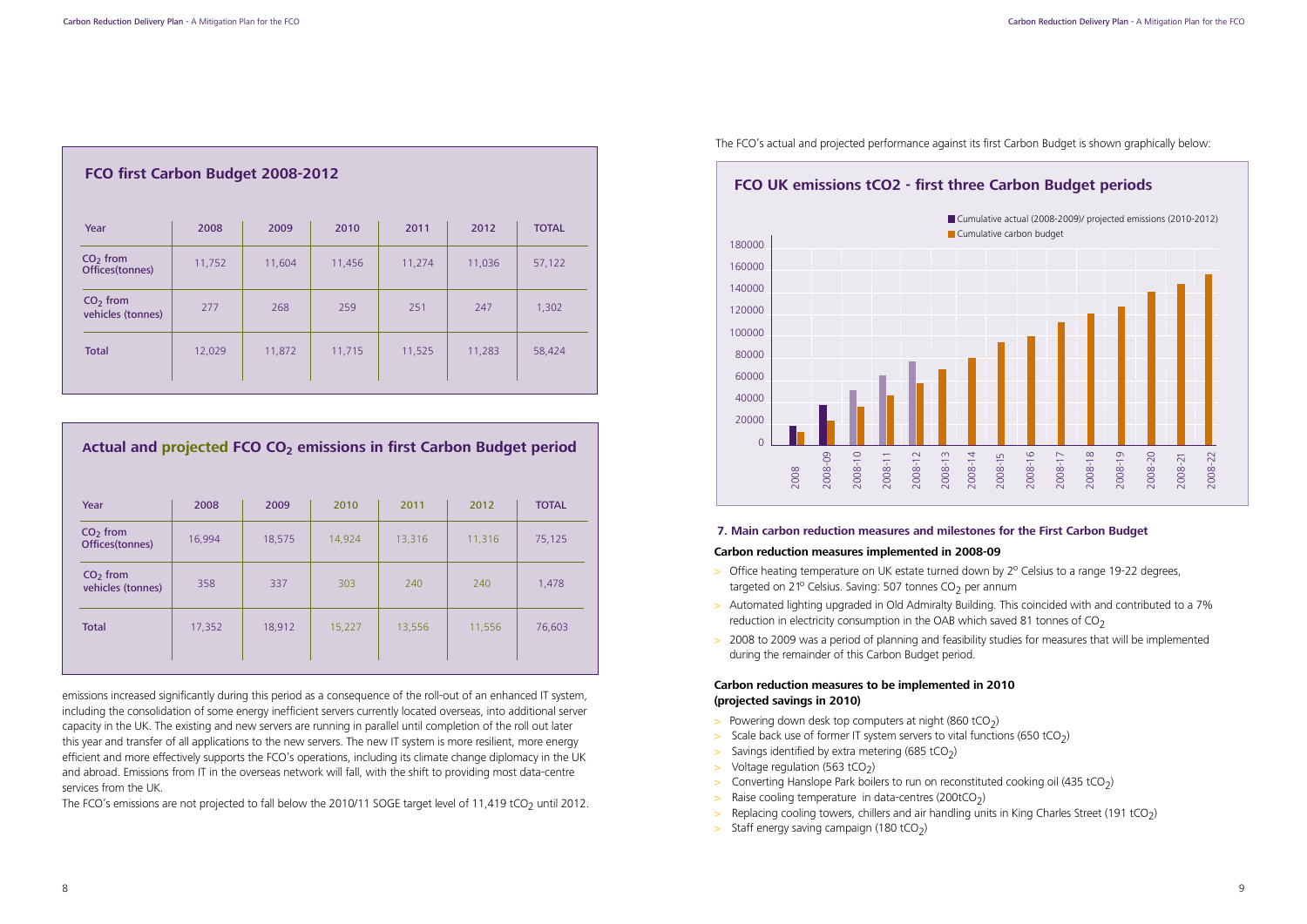- $>$  Lighting upgrades (100 tCO<sub>2</sub>)
- $>$  Other energy efficiency measures (196 tCO<sub>2</sub>)
- > £244,000 DECC Low Carbon Technology funding secured to purchase three electric mail and messenger vans and three low-drag trailers for the HGV lorries (55 tCO<sub>2</sub>)

savings, the FCO's annual emissions at the start of the second Carbon Budget period will be only 2.4% savings, the FCO's annual emissions at the start of the second Carbon Budget period will be only 2.4%<br>above target. With the conclusion of the data centre consolidation and server virtualisation work in the first Carbon Budget period, the long term cooling requirement of the data-centre buildings at Hanslope Park, will be more predictable. Feasibility studies, already conducted, suggest that installing ground source heat pumps for cooling one of those data-centres, would reduce  $CO<sub>2</sub>$  emissions by 668 tonnes. On-going work during the Second Carbon Budget period to promote flexible working may also help facilitate a rationalisation of the estate, with associated reductions in office emissions.

at the end of the third Carbon Budget period, the FCO will almost certainly need to install large scale renewable energy, such as wind turbines or a combined heat and power biomass plant, at its Hanslope Park site. We will face funding and planning constraints. The FCO has begun investigating the feasibility of installing wind turbines in collaboration with the Carbon Trust's Partnership for Renewables. Three wind turbines could potentially save 3,500 tonnes of  $CO<sub>2</sub>$  per annum.

To meet the second Carbon Budget and achieve the 23% reduction needed to reach the 2022 target level

committing to reducing the  $CO<sub>2</sub>$  from the FCO's vehicles, grid electricity and on-site fossil fuel consumption by 10% in 2010; signing up to 10:10 commits the FCO to a 10% reduction in  $CO<sub>2</sub>$  from its UK originated air travel. Air travel will be reduced by combining trips and using video-conferencing facilities instead. Our network of overseas posts around the world are also encouraged to sign up to 10:10.

### **9. Other current FCO carbon reduction activities**

#### **10:10**

The FCO has given impetus to its carbon reduction plans in 2010 by signing up its UK operations to the 10:10 carbon reduction campaign. As well as

FCO Services is also considering introducing a managed print service across the UK estate, which should increase the energy efficiency of printing, photocopying and scanning; and significantly reduce the amount of unnecessary printing, saving both energy and paper. The  $CO<sub>2</sub>$  savings are estimated at 100 tonnes per annum.

Initial investigations suggest that the FCO may be able to save 2,000 tonnes of  $CO<sub>2</sub>$  per annum by consolidating its data-centres and virtualising its servers. Further studies are planned to confirm the viability, costs, savings and timing of this project.

# **Carbon off-setting**

The FCO purchases high quality carbon off-sets for UK originated air travel under the Government Carbon Offsetting Facility.

# **Innovative solutions**

We have put forward our main headquarters building

| FCO third Carbon Budget 2018-2022 |       |       |       |       |       |              |  |  |
|-----------------------------------|-------|-------|-------|-------|-------|--------------|--|--|
| Year                              | 2018  | 2019  | 2020  | 2021  | 2022  | <b>TOTAL</b> |  |  |
| $CO2$ from<br>Offices(tonnes)     | 9,610 | 9,373 | 9,135 | 8,897 | 8,660 | 45,675       |  |  |
| $CO2$ from<br>vehicles (tonnes)   | 220   | 216   | 211   | 207   | 202   | 1,056        |  |  |
| <b>Total</b>                      | 9,830 | 9,589 | 9,346 | 9,104 | 8,862 | 46,731       |  |  |

#### **Carbon reductions in 2011**

As most of the 2010 carbon reduction measures will be implemented part way through the year, the full annual CO2 saving will not be recorded until 2011. The additional savings in 2011 will be as follows:

- $>$  Converting Hanslope Park boilers to run on reconstituted cooking oil (435 tCO<sub>2</sub>)
- $>$  Scale back use of former IT system servers to vital functions (350 tCO<sub>2</sub>)
- $>$  Savings identified by extra metering (343 tCO<sub>2</sub>)
- $>$  Voltage regulation (187 tCO<sub>2</sub>)
- $>$  Raise cooling temperature in data-centres (94 tCO<sub>2</sub>)
- $>$  Replacing cooling towers, chillers and air handling units in King Charles Street (64 tCO<sub>2</sub>)
- $>$  Other energy efficiency measures (47 tCO<sub>2</sub>)

#### **Carbon reductions in 2012**

### **8. FCO Second and Third Carbon Budgets**

If the FCO's planned carbon reduction measures in the first Carbon Budget period deliver their projected  $CO<sub>2</sub>$ 

| FCO second Carbon Budget 2013-2017 |        |        |        |        |        |              |
|------------------------------------|--------|--------|--------|--------|--------|--------------|
| Year                               | 2013   | 2014   | 2015   | 2016   | 2017   | <b>TOTAL</b> |
| $CO2$ from<br>Offices(tonnes)      | 10,799 | 10,561 | 10,323 | 10,086 | 9,848  | 51,617       |
| $CO2$ from<br>vehicles (tonnes)    | 242    | 238    | 234    | 229    | 225    | 1,168        |
| <b>Total</b>                       | 11,041 | 10,799 | 10,557 | 10,315 | 10,073 | 52,785       |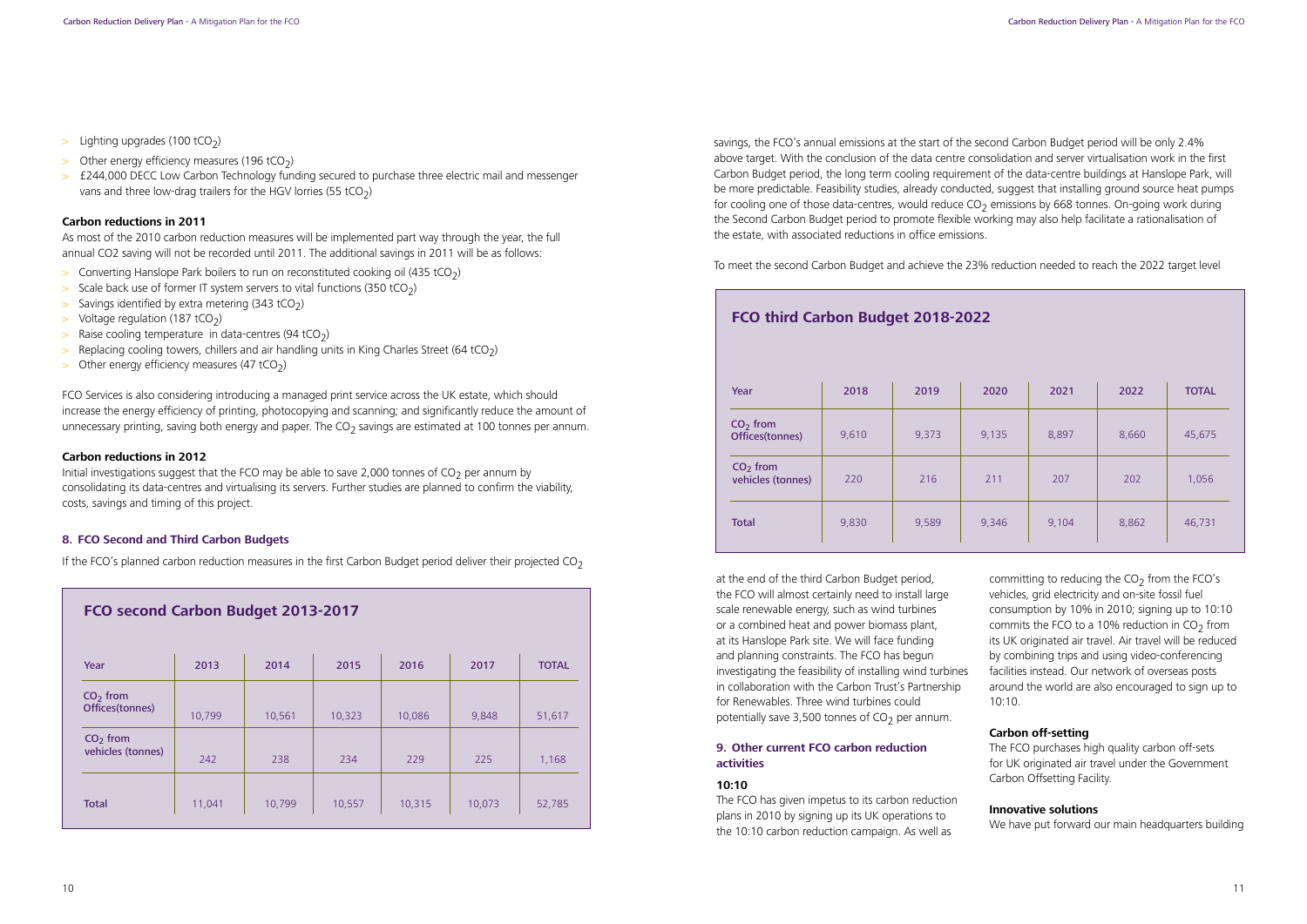dispersed global estate. Regional conversion factors **10. Carbon Reduc**<br>make direct comparisons with performance in the **Council and Wilto** UK difficult and there are many practical issues to be overcome. Over time we will seek to better align the targets for the UK and overseas estate and will continue to push forward progress on carbon reduction in our overseas network. The immediate challenge is to ensure that sustainability is mainstreamed into all decisions that affect how the estate is run. A key element of this is posts' inclusion in the 10:10 campaign: they are being encouraged to sign up and to reduce their emissions by 10% where this is possible.

There have been some outstanding achievements by posts. A combination of staff behavioural change and low cost technology have resulted in significant savings in energy, vehicle emissions and air travel, while the installation of solar water panels, motion sensors and heating/cooler controls have been responsible for additional gains. Other initiatives include rainwater harvesting, district heating systems, hybrid vehicles, fuel efficient driver training, water-efficient fittings and more use of electronic communications instead of travel.

# **Plan for the 10. Carbon Reduction Activities of the British Council and Wilton Park**

The Foreign Secretary endorsed an awards scheme in 2009 that recognised the impressive advances being made across the Foreign Office network in a number of key areas. The Green Award was established to recognise significant innovative and successful measures taken by teams in the UK and the overseas network to make their operations more sustainable. The overall winner was announced at the annual Leadership Conference when they received an award and prize from the Foreign Secretary. This year's award will provide the opportunity to recognise work being undertaken to further reduce the FCO's carbon emissions.

There is also scope to incorporate sustainable measures into the design of new builds and major refurbishments. This is measured through a customised BREEAM framework, with all projects aiming for at least a Very Good rating. The new Embassy in Manila is the first building to be awarded Excellent.

The British Council's procedures for collating and managing its carbon emissions are governed by an Environmental Management System (EMS). This EMS is regularly internally and externally audited and, in February 2009, was approved to ISO 14001 standard. The environmental impacts of its overseas operations are managed through a more flexible Environmental Framework Tool.

Since 2008, the British Council has reduced electricity consumption at its London Head Quarters building by 17 %. The British Council is a member of the GLA500, a London Mayor initiative on carbon savings and, in June 2009, received a special mention and gold award under that scheme. It has also an e-Government National Award for sustainable IT. The British Council is currently developing its Sustainable Action Plan. This plan will set out the British Council's holistic approach to sustainability.

In July 2007, Wilton Park installed a biomass boiler, running on wood-chip from its grounds, which supplies all its heating and hot water requirements, leading to an estimated 120-160 tCO2 savings annually.

Wilton Park has an Environmental Green Group, which acts as a forum both for raising environmental awareness and for channelling staff's sustainability ideas.

# **11. Conclusion**

Like all government departments, the Foreign and Commonwealth Office is firmly committed to reducing carbon emissions from our activities and meeting our future Carbon Budgets. We will continue to push forward best practice on our UK estate and are developing innovative solutions for the unique circumstances of our overseas network of posts.

in central London for an 'Energy Efficiency Whitehall' competition run jointly by the Office of Government Commerce and the Technology Strategy Board. This competition will invite businesses to design and trial innovative ways of improving the energy efficiency of a selection of Whitehall Buildings.

The FCO is also working with the Department of Business, Innovation and Skills on an Innovation for Sustainability Forward Commitment Procurement. In this project, the FCO will seek to stimulate a market for a solution to one of its unmet sustainability needs.

#### **Work with the Carbon Trust**

The FCO participates in the Carbon Trust Management Programme and is intending to join its Carbon Management Service for Central Government. The Carbon Trust has also provided advice on the FCO's strategy to reduce its carbon footprint.

#### **Supplier carbon disclosure**

Since 2008 the FCO has been working with the Carbon Disclosure Project to encourage its main suppliers to consider the impact of climate change and to disclose their carbon emissions.

#### **Staff commuter travel**

In 2009, the FCO signed up to the Cycle to Work Guarantee, which commits the FCO to a number of measures to promote cycling to work by its staff.

The FCO is currently developing a Travel Plan for its Hanslope Park site, which aims to reduce  $CO<sub>2</sub>$ emissions, air pollution and congestion, by providing and encouraging alternatives to single occupancy vehicle commuting to the site.

### **Carbon reduction in the FCO's network of overseas posts.**

The FCO manages an overseas estate of over 4,000 offices, residences and other properties in 279 locations that provide a platform enabling the UK Government's interests to be represented across the world. Measuring, monitoring and reducing the environmental impact of these operations is a major challenge, given the diverse nature of the estate. Posts operate in a range of climates and building types. Certain environments, such as those where power is supplied by generators, and properties such as historic buildings present specific challenges.

In 2008/09 under the Greening the FCO change programme all Posts were asked to set up a green team to take responsibility for driving their sustainable actions, to adopt a basic list of principles as a minimum towards improving their environmental performance and to mainstream environmental considerations into their decision making. Over 160 Posts were selected or volunteered to take on environmental management system principles, and additional funding has been made available for staff, environmental audits and projects that were assessed to significantly reduce their environmental impact.

Following work with the Carbon Trust, we launched a customised on-line calculator in June 2009 to measure the FCO's global carbon emissions. We believe that this is the first time a foreign service has attempted to gain a comprehensive carbon footprint of its overseas estate. Emissions arising from energy in buildings, vehicles, flights and other travel, water and waste are included, as well as optional areas such as measuring the footprint of an individual event. Initial analysis shows that the main contributors are emissions from buildings and air travel. Work continues on drawing up detailed and specific guidance on how these can be reduced, and in time different targets will be set for groups of posts with similar criteria. It is important to recognise however that some posts will be severely limited in what they can achieve due to their operational requirements, security issues or the local environment. Other factors, such as lease arrangements and the extent to which retrofit work can take place, are also relevant.

 A key decision is whether our overseas estate should be incorporated into the revised SOGE targets in the near future, and if so over what timescale. Doing so would have many policy advantages but would present considerable challenges too, particularly on funding change in a diverse, extensive and highly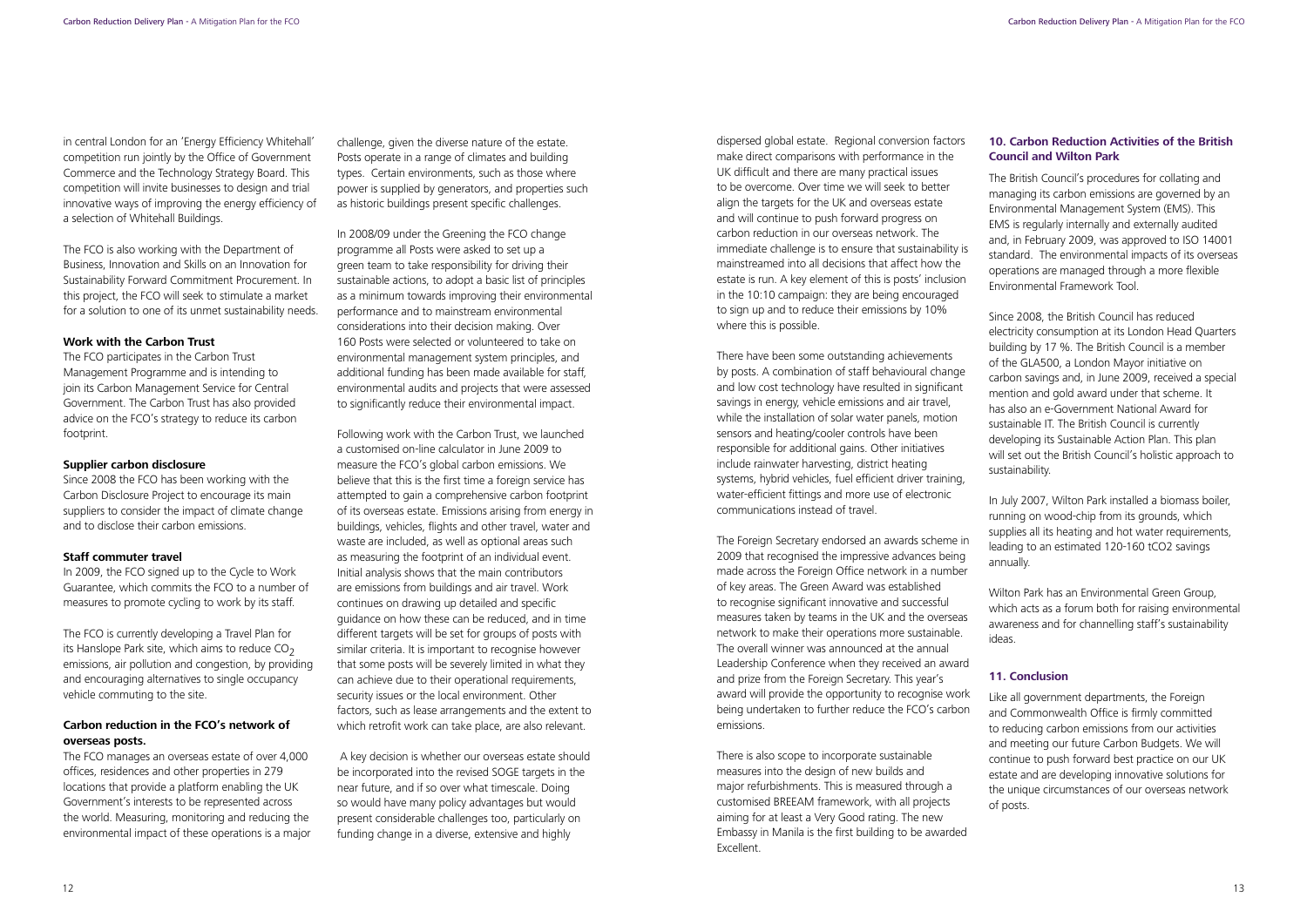# **Key UK FCO and Wilton Park Staff with Responsibility for Sustainable Operations and Sustainable Procurement**